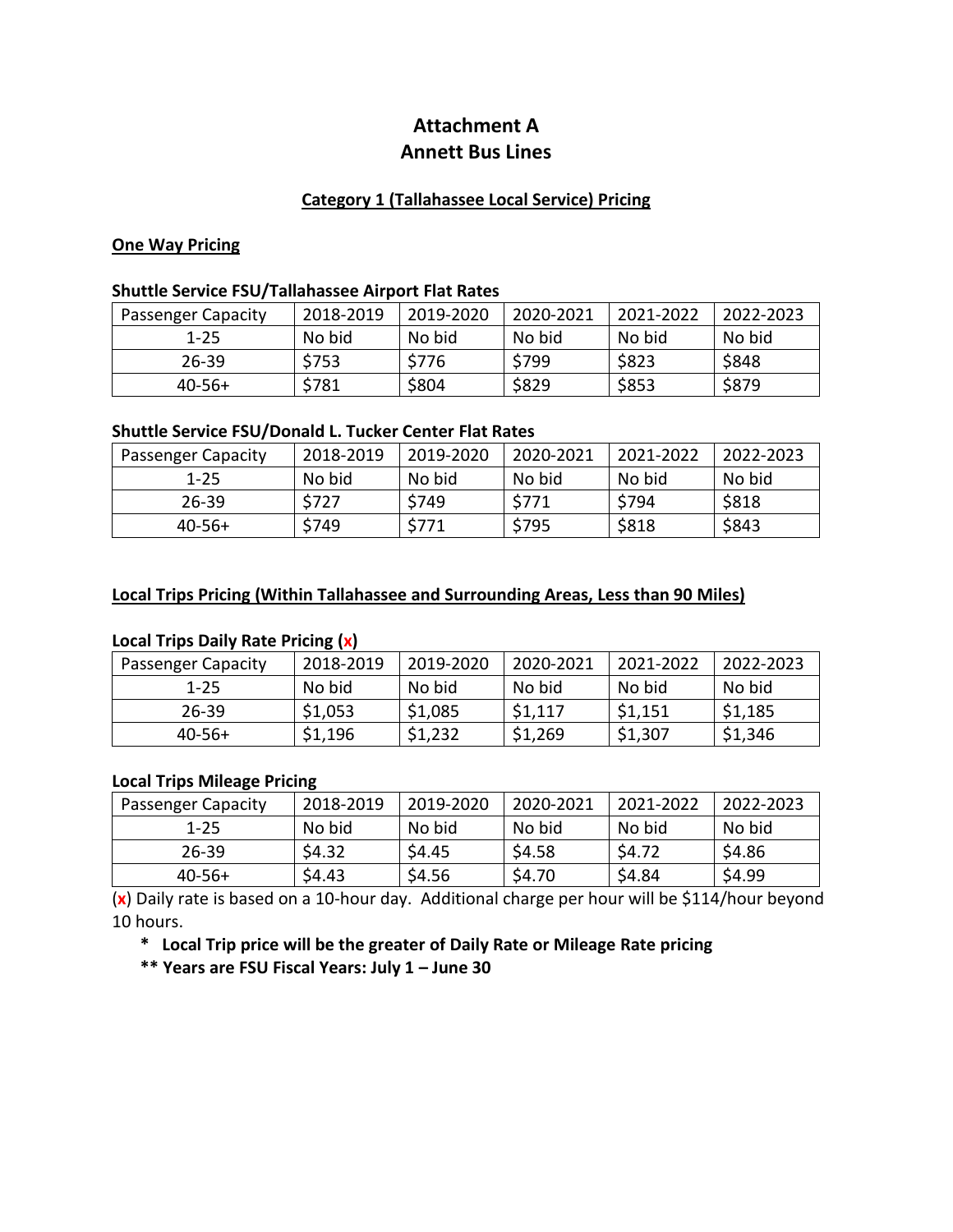# **Attachment B Annett Bus Lines**

## **Category 2 (Long Distance, 90 Miles or More) Pricing**

#### **Long Distance Rate per Mile**

| <b>Passenger Capacity</b> | 2018-2019 | 2019-2020 | 2020-2021 | 2021-2022 | 2022-2023 |
|---------------------------|-----------|-----------|-----------|-----------|-----------|
| $1 - 25$                  | No bid    | No bid    | No bid    | No bid    | No bid    |
| $26 - 39$                 | \$4.32    | \$4.45    | \$4.58    | \$4.72    | \$4.86    |
| $40-56+$                  | \$4.43    | \$4.56    | \$4.70    | \$4.84    | \$4.99    |

#### **Long Distance Daily Rate**

| <b>Passenger Capacity</b> | 2018-2019 | 2019-2020 | 2020-2021 | 2021-2022 | 2022-2023 |
|---------------------------|-----------|-----------|-----------|-----------|-----------|
| $1 - 25$                  | No bid    | No bid    | No bid    | No bid    | No bid    |
| 26-39                     | \$1,053   | \$1,085   | \$1,117   | \$1,151   | \$1,185   |
| $40-56+$                  | \$1,196   | \$1,232   | \$1,269   | \$1,307   | \$1,346   |

**\* Long Distance price will be the greater of Daily Rate or Mileage Rate pricing**

**NOTE:** Any trips requiring 5 or more buses will incur a \$3.00 per mile deadhead charge in addition to the calculated price based on the greater of the daily or mileage rate.

### **Driver Change Rate**

|         | 2018-2019 2019-2020 2020-2021 2021-2022 2022-2023 |                       |         |         |
|---------|---------------------------------------------------|-----------------------|---------|---------|
| \$1,500 | \$1,500                                           | $\frac{1}{2}$ \$1,500 | \$1,500 | \$1,500 |

**NOTE: Driver change rate will be \$600 if the change can be accomplished near one of our facilities in Panama City, Madison, Jacksonville, Ocala or Sebring.**

**Is Chase Vehicle (Service Truck w/Mechanic) offered for trips with 4 or more buses for distances greater than 250 miles or out of state? Yes \_\_X\_\_\_\_ No\_\_\_\_\_\_**

**If yes, provide pricing:**

### **Chase Vehicle (Service Truck w/Mechanic) Daily Rate Pricing**

| $\vert$ 2018-2019 $\vert$ 2019-2020 $\vert$ 2020-2021 $\vert$ 2021-2022 $\vert$ 2022-2023 |                                     |                          |
|-------------------------------------------------------------------------------------------|-------------------------------------|--------------------------|
| No charge   No charge                                                                     | $\vert$ No charge $\vert$ No charge | $\blacksquare$ No charge |

**\*\* Years are FSU Fiscal Years: July 1 – June 30**